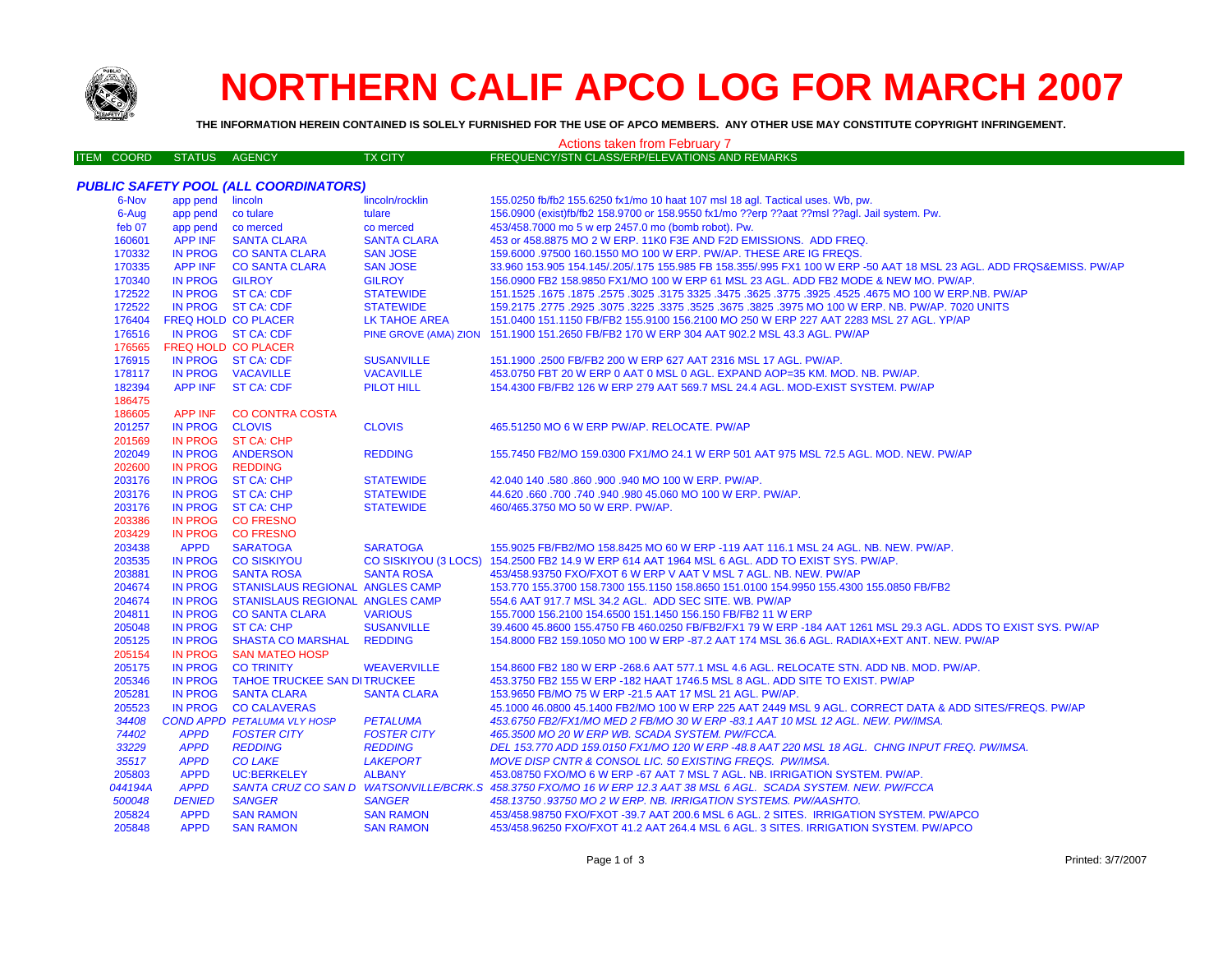| Actions taken from February 7 |               |                             |                          |                                                                                                                     |  |  |
|-------------------------------|---------------|-----------------------------|--------------------------|---------------------------------------------------------------------------------------------------------------------|--|--|
| <b>ITEM COORD</b>             | <b>STATUS</b> | <b>AGENCY</b>               | <b>TX CITY</b>           | <b>FREQUENCY/STN CLASS/ERP/ELEVATIONS AND REMARKS</b>                                                               |  |  |
| 205835                        | <b>APPD</b>   | <b>ST CA: P&amp;R</b>       | <b>WIEMAR</b>            | 458.5000 465.2500 FXO 133.6 AAT 396 W ERP @012 475.5 MSL 39.6 AGL. MOD. PW/APCO.                                    |  |  |
| 205836                        | <b>APPD</b>   | <b>JACKSON</b>              | <b>JACKSON &amp; VIC</b> | 453/458.1500 FXO 145.9 AAT 20 W ERP 504 MSL 17 AGL. VOTING RCVRS (2). PW/APCO.                                      |  |  |
| 205841                        | IN PROG       | ST CA: DGS-OBG              |                          |                                                                                                                     |  |  |
| 500071                        | <b>APPD</b>   | <b>MADERA</b>               | <b>MADERA</b>            | 453,4000 FB2/MO 60 W ERP 36 AAT 90 MSL 28 AGL. RESTORAL. PW/AASHTO                                                  |  |  |
| 205858                        | <b>APPD</b>   | ST CA: CHP                  | <b>AUBURN</b>            | 159,0300 FX1 60 W ERP 9.4 AAT 460.9 MSL 11.3 AGL, REARRANGE ANTENNAS, PW/AP                                         |  |  |
| 500056                        | <b>APPD</b>   | <b>CORDOVA R&amp;P DIST</b> | <b>RANCHO CORDOVA</b>    | 453/458,6500 MO 2 W ERP, NB, IRRIGATION SYSTEM, PW/AASHTO                                                           |  |  |
| 205885                        | <b>APPD</b>   | ST CA: CHP                  |                          | COLUMBIA/DARDENELLE 460.3000 72.760 FXO 111 W ERP 125.6 AAT 2267 MSL 29 AGL. 3 SITES. PW/AP.                        |  |  |
| 205888                        | <b>APPD</b>   | <b>SANTA CRUZ</b>           | <b>SANTA CRUZ</b>        | 154.1000 FB2 (EXISTS AS FB) 158.7900 MO 125 W ERP ?? AAT 95 MSL 15 AGL. MOD. PW/AP                                  |  |  |
| 205889                        | <b>APPD</b>   | <b>ST CA: OES</b>           | <b>BERKELEY</b>          | 153.7550 FB 154.9800 FX1 100 W ERP 122.2 AAT 243.8 MSL 12.2 AGL, CORRECTS COORDS, PW/AP                             |  |  |
| 36427                         | <b>APPD</b>   | <b>SAN JOSE</b>             | SAN JOSE                 | .153.9800 FB/FB2 155.8200 MO 240 W ERP -65.5 AAT 61 MSL 44 AGL. ADD TO EXIST SYS. PW/IMSA                           |  |  |
| 205938                        | <b>APPD</b>   | ST CA: CHP                  | CALDECOTT TNL            | 154,2800 FB 325 W ERP 122,2 AAT 243 MSL 12,2 AGL, CORRECT MISC SITE DATA, PW/AP,                                    |  |  |
| 205939                        | <b>APPD</b>   | <b>ST CA: CDF</b>           |                          | LAKESHORE(FRS CO) 151.3850 FB/FB2 159.2700 FX1 96 W ERP 253.6 AAT 2599.6 MSL 18.3 AGL. RELOCATE TO NEW TOWER. PW/AP |  |  |
| 205944                        | <b>APPD</b>   | <b>SANTA ROSA JC</b>        |                          | WINDSOR/FORESTHILL 460.4000 .5500 FB/FB2/FX1/MO 25 W ERP -40 AAT 47 MSL 12.2 AGL. ADD TO EXIST SYS. PW/AP           |  |  |
| 205950                        | APPD          | <b>CO MONTEREY</b>          |                          |                                                                                                                     |  |  |
| 205973                        | IN PROG       | YOLO CO                     | YOLO CO                  | 156,0150 155,1450 MO 120 W ERP. WB/NB. ADDS MO FREQS, PW/AP                                                         |  |  |
| 205972                        | IN PROG       | ST CA: DOT                  | KLAMATH (DN CO)          | 453/458.0250 .7000 FXO 90 W ERP 756.5 AAT 1299.4 MSL 15.2 AGL, LINKS, NB, PW/AP                                     |  |  |
| 38170                         | APPD          | MANTECA                     | MANTECA                  | DEL 460.1000 ADD 453.81250 FB2/FX1/MO 100 W ERP 38.5 AAT 10 MSL 39.6 AGL. NB. PW/IMSA.                              |  |  |
| 511060                        | APPD          | CI/CO SAN FRANCISCO         | TRACY/GROVELAND          | 15 FREQUENCIES 453 MHZ 35 W ERP FBT. GPS-RTK. PW/AASHTO                                                             |  |  |
| 206069                        | IN PROG       | ST CA: DOT                  | SHAVER LAKE              | 460/465.3500 .36250 FXO 50 W ERP 556.6 AAT 2291 MSL 45.7 AGL.CONTROL LINKS. BIG CREEK/TOLL HOUSE & SHAVER LK PW/AP  |  |  |
| 033229                        | APPD          | REDDING                     | REDDING                  | 159.0750 FX1/MO 120 W ERP -48.8 AAT 220 MSL 18 AGL. DEL 153.770 WB. MOD. PW/IMSA.                                   |  |  |
| 038538                        | APPD          | CO DEL NORTE                | <i>CRESCENT CITY</i>     | 154.0850 FB/MO 40 W ERP -47.7 AAT 12 MSL 13.7 AGL. RELOCATE. WB. PW/IMSA.                                           |  |  |
| 500189                        | APPD          | <b>CHOWCHILLA</b>           | <b>CHOWCHILLA</b>        | 453/458.03750 MO 2 W ERP. NB. NEW. PW/AASHTO.                                                                       |  |  |

## *470-512 MHz POOL*

| 202214 | IN PROG     | <b>CO MARIN</b>                     | <b>BODEGA</b>                | 483.9500 .3750 484.8750 490.8000 488.9750 489.3250 .7000 490.1000 .3750                         |
|--------|-------------|-------------------------------------|------------------------------|-------------------------------------------------------------------------------------------------|
|        |             | <b>CONTINUES</b>                    |                              | FB/FB2 200 W ERP 39 AAT 218 MSL 30 AGL. ADD TO EXIST, YP/AP.                                    |
| 202278 | IN PROG     | <b>CO MARIN</b>                     | <b>CO MARIN &amp; SONOMA</b> | 483,6525 .1750 485,6250 484,2000 489,8500 FB2/MO 200 W ERP 566 AAT 745 MSL 60.7 AGL, NEW, PW/AP |
| 201279 |             | IN PROG CO CONTRA COSTA             | <b>ORINDA</b>                | 482,7250 489,2500 490,0500 FB8/MO 33 W ERP 487 AAT 583 MSL 43 AGL. PW/AP                        |
| 201289 |             | IN PROG CO CONTRA COSTA             | <b>MARTINEZ</b>              | 482,5750 483,0000 483,4000 483,7750 FB8/MO8 137 W ERP 239 AAT 273 MSL 36.6 AGL, PW/AP, NEW.     |
| 202293 | IN PROG     | <b>CO MARIN</b>                     |                              |                                                                                                 |
| 35350  | <b>APPD</b> | HAYWARD                             | <b>HAYWARD</b>               | 482.63750 .66250 FB2 164 W ERP 94.3 AAT 369 MSL 15 AGL. ADD SITE TO SYSTEM. PW/IMSA             |
| 101029 | APPD        | MOBILE RELAY ASSOC GLEN ELLEN (SON) |                              | 483.73750 FB6/MO 500 W ERP 505 AAT 695 MSL 28 AGL. ADD FREQ IG/EWA                              |
| 131101 | <b>APPD</b> | MOBILE RELAY ASSOC                  | <i>LIVERMORE</i>             | 483.36250 FB6/MO 200 W ERP 126 AAT 335 MSL 39.6 AGL. ADD FREQ. MOD. NB. IG/EWA                  |
| 134045 | APPD        | MOBILE RELAY ASSOC LIVERMORE        |                              | 483.56250 FB6/MO 400 W ERP 126 AAT 335 MSL 39.6 AGL. ADD FREQ MOD. WB/NB. IG/EWA.               |

## *800 MHz PUBLIC SAFETY (GP, YP, GF, YF) & Comml Users*

| dec 06 |                    | app pend uc: berkeley                 | berkeley                 | 867.8750 868.2125 mo 5 w erp. Gp/ap. Add ht channels.                                               |
|--------|--------------------|---------------------------------------|--------------------------|-----------------------------------------------------------------------------------------------------|
|        |                    |                                       |                          |                                                                                                     |
| dec 06 | app pend uc: davis |                                       | davis                    | 868.8625 866.1750 mo 5 w erp. Gp/ap. Add ht channels.                                               |
| 176408 |                    | FREQ HLD ST CA: P&R                   | <b>PINE GROVE (ZION)</b> | 856.7375 858.7625 FB/FB2/FX1/MO 184 W ERP 282.9 AAT 902 MSL 43.3 AGL, ADD 2N CHNL MINOR MODS, GP/AP |
| 180044 | APP INF            | <b>CO NAPA</b>                        | <b>BERRYESSA PK</b>      | 856,96250 FB 280 W ERP 647.2 AAT 932 MSL 6.1 AGL, ADD TO EXIST, GP/AP, MOB DATA,                    |
| 181958 | APP INF            | OAKLAND                               | <b>OAKLAND</b>           | 858,93750 FB2/FX1/MO 105 W ERP -3 AAT 91.4 MSL 18.9 AGL, ADD NEW FREQ, PW/AP                        |
| 202627 | <b>IN PROG</b>     | <b>STOCKTON</b>                       | <b>STOCKTON</b>          | 856.23750 859.48750 FB/FB2/MO 75 W ERP 40.3 AAT 5.8 MSL 122 AGL. EXIST. ADD SITE, GP/AP             |
| 203621 | IN PROG            | ST CA: P&R                            |                          |                                                                                                     |
| 205647 | IN PROG            | <b>ST CA: P&amp;R</b>                 | <b>HOLLISTER</b>         | 855,48750 856,93750 FB/FX1 49 W ERP 85.3 AAT 456 MSL 4.6 AGL, ADD TO SYSTEM, GP/AP                  |
| 205648 | <b>IN PROG</b>     | ST CA: DOT                            | <b>SHAVER LAKE (FRS)</b> | 856.76250 857.76250 FB/FB2/FX1 90 W ERP 555.3 AAT 2074.8 MSL 25.9 AGL. ADD TO SYS. GP/AP            |
| 205770 | <b>IN PROG</b>     | <b>ST CA: DOT</b>                     | <b>MODESTO</b>           | 857.76250 FB/FX1 75 W ERP 12.5 AAT 24.4 MSL 9.1 AGL, ADD 2ND SITE CHNG FREQS. GP/AP                 |
| 61205  | <b>APPD</b>        | LODI UNIFIED SCH DIST LODI (BEAR MTN) |                          | 855,18750,860,68750,FB2/FX1/MO 300 W ERP 523 AAT 834.5 MSL 46 AGL, CHNG SVC CODE TO YJ/IMSA.        |
| 205782 | <b>APPD</b>        | ST CA: DOT                            | <b>BRADLEY/COALINGA</b>  | 856.76250 859.98750 FB/FB2/FX1 318 W ERP 534 AAT 1209.1 MSL 21.3 AGL. ADD TO SYSTEM. GP/APCO        |
| 205856 | <b>IN PROG</b>     | ST CA: P&R                            | LA HONDA                 | 858.93750 FB/FX1 55 W ERP -182.9 AAT 152 MSL 9 AGL. ADD FREQ TO SYS. GP/AP.                         |
| 206060 | APPD               | CO MONTEREY                           | <b>CO MONTEREY</b>       | 856.71250 FB2/MO 100 W ERP 758 AAT 1042 MSL 55 AGL, 6 SITES. ADD NEW FREQ, GP/AP,                   |
| 206155 | IN PROG            | CI/CO SAN FRANCISCO                   | -SF                      | 858.23750 FB2/MO 200 W ERP 23 AAT 259 MSL 180 AGL. ADD NEW FREEQ. GP/AP                             |
| 206156 | IN PROG            | CI/CO SAN FRANCISCO SF                |                          | 858.23750 FB2/MO 200 W ERP 228 AAT 256 MSL 180 AGL. 5 LOCATIONS. ADD NEW FREQ. GP/AP                |
| 206157 | IN PROG            | CI/CO SAN FRANCISCO SF                |                          | 858.23750 FB2 220 W ERP 208 AAT 229 MSL 86 AGL. 4 LOCATIONS, GP/AP                                  |